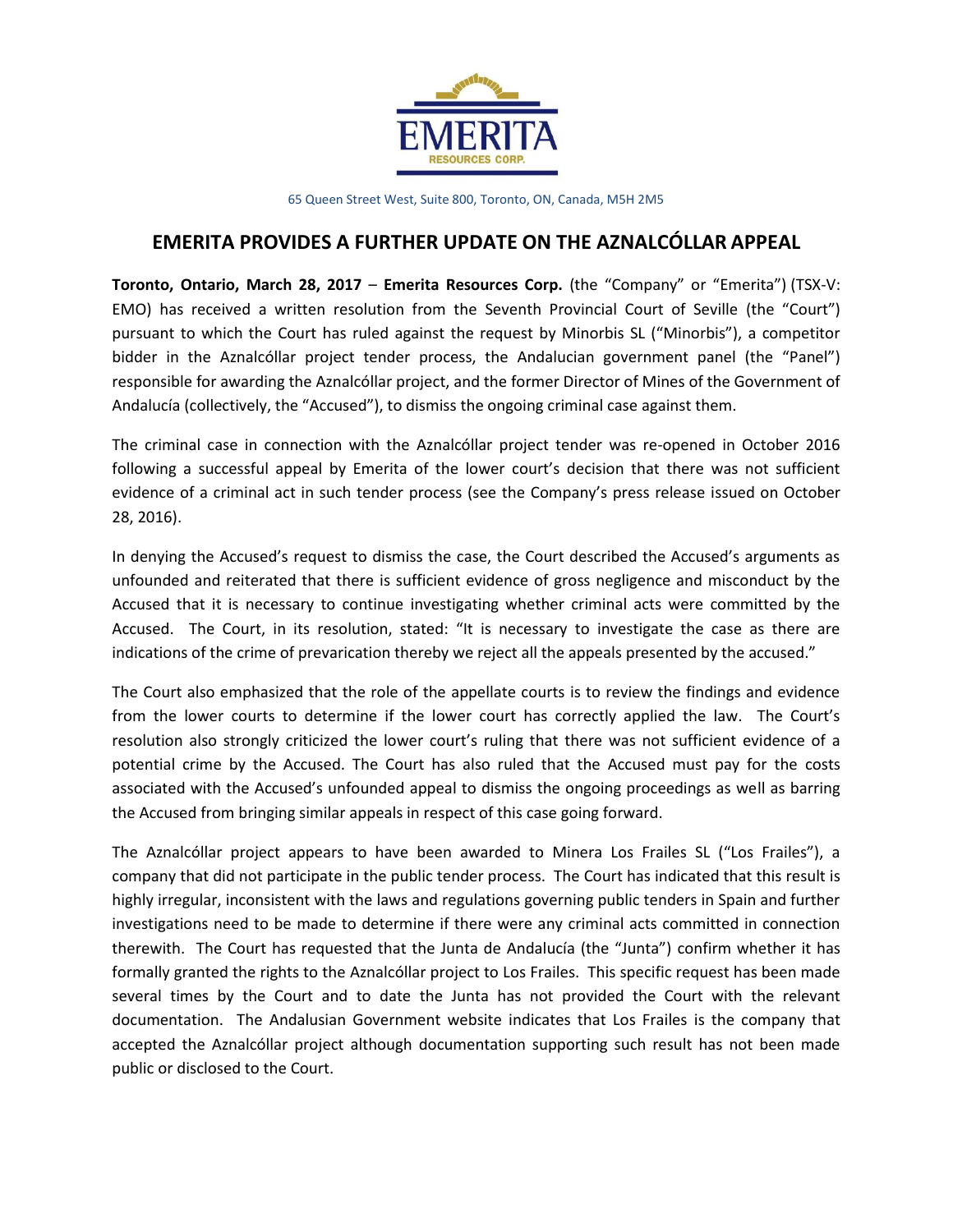The Court has ordered the Spanish federal police to continue investigating the Accused's actions in connection with the Aznalcóllar project tender including reviewing the Accused's email correspondence, invoices and payments made and received during the applicable period of time.

Joaquin Merino, CEO of Emerita, commented: "This resolution of the Seventh Provincial Court of Seville is a further positive step in properly resolving the Aznalcóllar public tender and brings an end to frivolous appeals that have slowed down the legal process. Emerita's Spanish legal counsel has advised Emerita that under Spanish law, should the commission of a crime occur in the awarding of a public tender, such bid will be disqualified and the tender is required to be awarded to the next qualified bidder. Emerita strongly believes that it is the only qualified bidder in the Aznalcóllar tender process. Emerita remains committed to working with the community of Aznalcóllar to develop the Aznalcóllar project in an environmentally responsible manner to benefit all stakeholders."

## **About the Aznalcóllar Project**

The key focus of the Aznalcóllar project, if the project is awarded to Emerita, would be the development of the Los Frailes deposit as an underground mining operation. The deposit thickness ranges between 30 and 90 metres. The thickest section of the ore body lies below 150 metres depth from surface. The Los Frailes and the previously mined Aznalcóllar deposits are both open for further expansion by drilling at depth, as historical drilling was primarily constrained to depths accessible by open pit mining.

The historical Los Frailes open pit mineral resource, as calculated by the previous operator of the mine, was estimated to be 71 million tonnes grading 3.86% zinc, 2.18% lead, 0.34% copper and 60 ppm silver. A review of the historical drilling data indicates the potential existence of a higher grade portion of the resource that is estimated to contain 20 million tonnes grading 6.65% zinc, 3.87% lead, 0.29% copper and 84 ppm silver. This higher grade resource has been modeled by Emerita and would be the focus for the underground mining operation (see Figure 1).

A qualified person, as defined in National Instrument 43-101 ("NI 43-101"), has not done sufficient work on behalf of Emerita to classify the historical estimate as a current mineral resource and Emerita is not treating the historical estimate as a current mineral resource or mineral reserve**.** The resource estimate is a historical estimate and should not be relied upon. A summary of the historical resource estimate is available on the Government of Andalucia's web site in a report prepared by the prior operator of the Aznalcóllar Project entitled "Proyecto de Explotacion Yacimiento Los Frailes, Memoria Andaluza de Piritas, Boliden- Apirsa, Octubre 1994" (Los Frailes Development project Report, Boliden-Apirsa, October 1994) along with subsequent resource estimate updates, the latest being from 2000.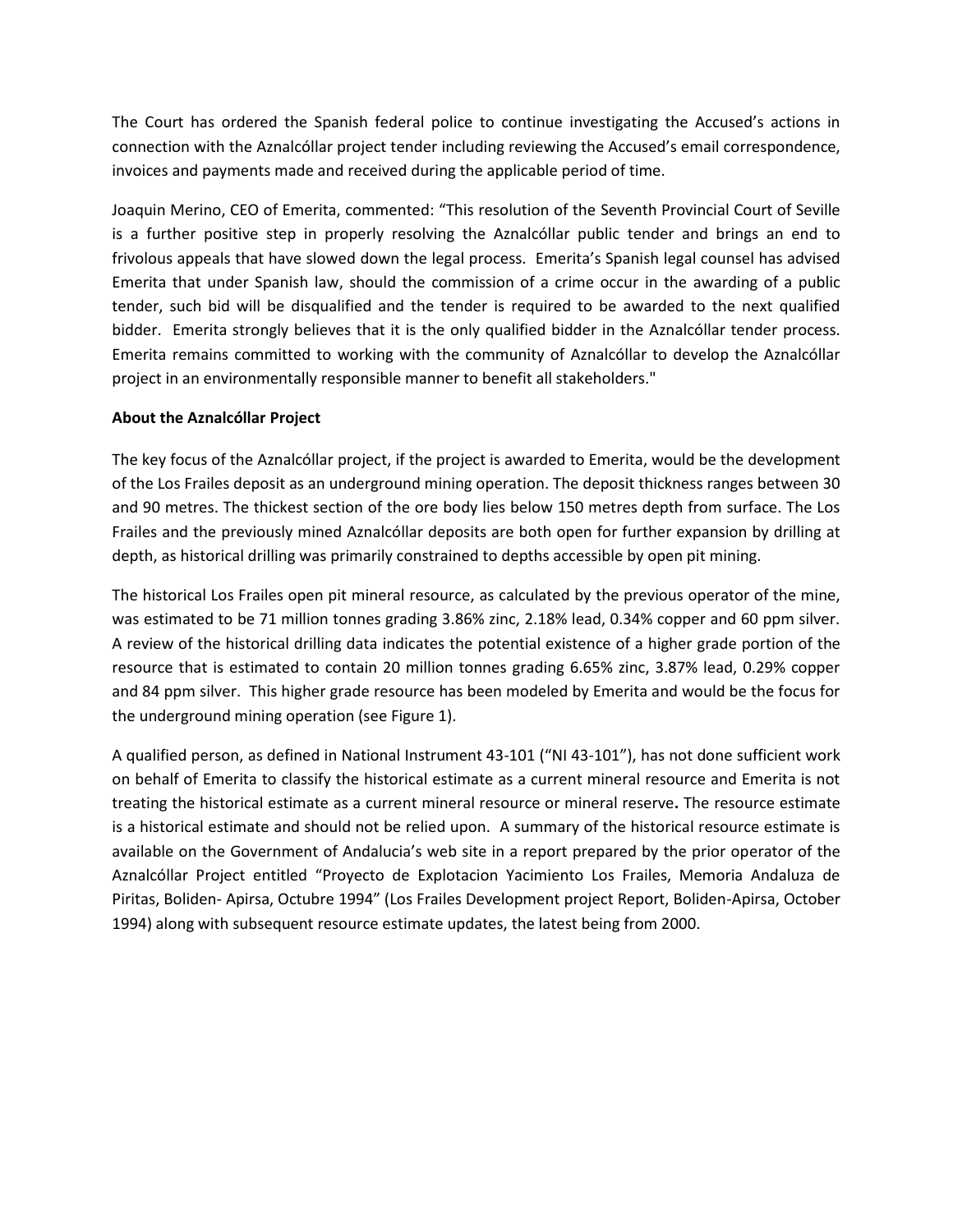

Figure 1: 3D model showing the Los Frailes (center) and Aznalcóllar (right) deposits at depth. Historical drill intercepts indicate potential for a third deposit on the property (left) that would require additional delineation drilling. The historical resources noted above are entirely within the Los Frailes deposit.

#### **Qualified Person**

Joaquin Merino is a "qualified person" as such term is defined in NI 43-101 and has reviewed and approved the scientific and technical information included in this press release and has approved its dissemination.

### **About Emerita Resources Corp.**

Emerita is a natural resource company engaged in the acquisition, exploration and development of mineral properties with a primary focus on exploring in Spain and Brazil. The Company's corporate office and technical team are based in Sevilla, Spain with an administrative office in Toronto, Canada.

For further information, contact:

Joaquin Merino +34 (628) 1754 66 (Spain)

Helia Bento +1 416 309 4293 (Toronto) [info@emeritaresources.com](mailto:info@emeritaresources.com)

## **Cautionary Note Regarding Forward-looking Information**

This press release contains "forward-looking information" within the meaning of applicable Canadian securities legislation. Forward-looking information includes, without limitation, statements regarding the Aznalcóllar project, the significance of the Court's rulings, the significance of the Court's actions, the results of any appeals or judicial or administrative proceedings in connection with the Aznalcóllar project, participation in any public tenders, the ability of the Company to be granted any mining rights pursuant to a public tender process, the potential of the Aznalcóllar project, historical mineral resource estimates for the Aznalcóllar project, the mineralization of the Aznalcóllar project and the Company's future plans. Generally, forward-looking information can be identified by the use of forward-looking